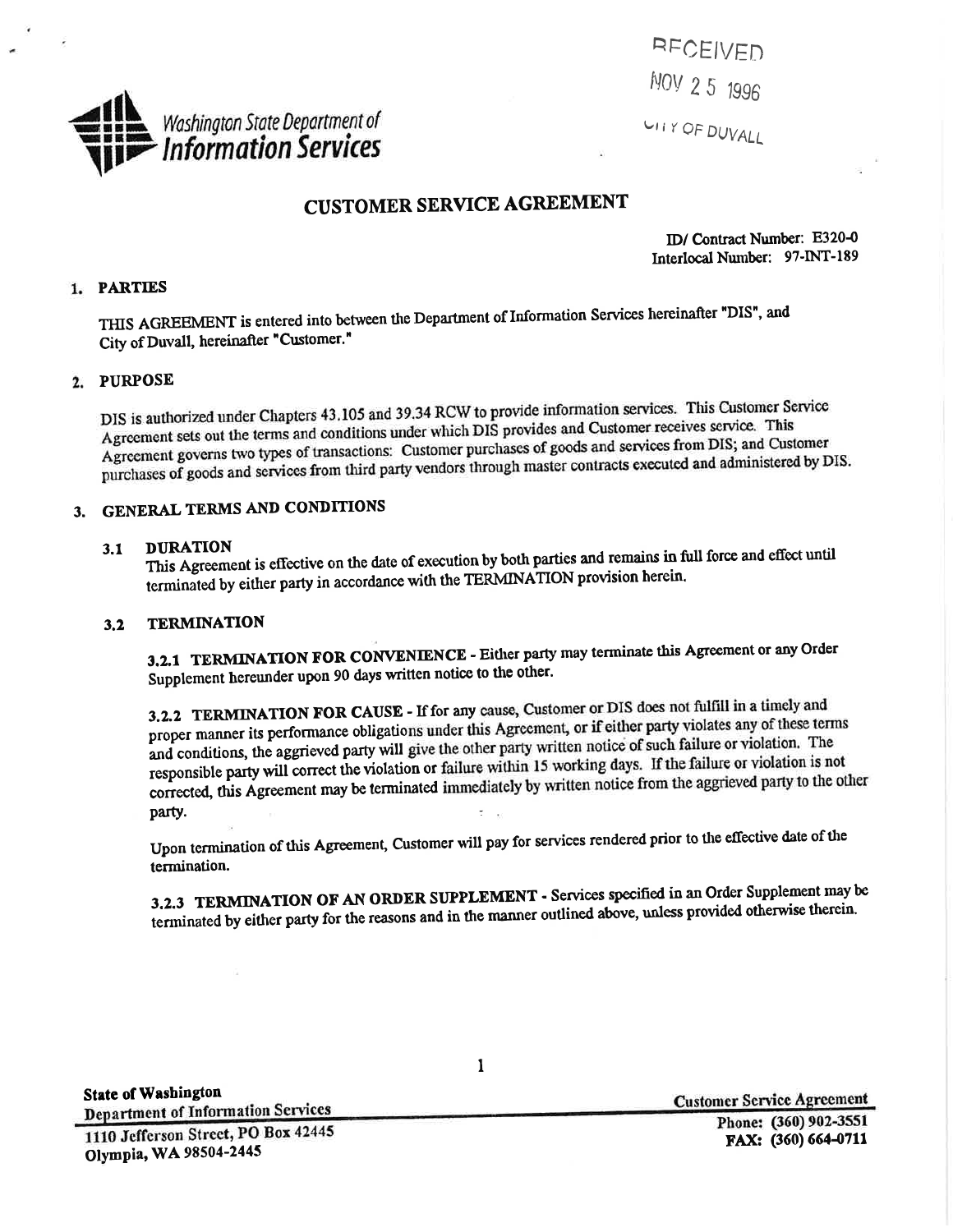#### **PAYMENT**  $3.3$

3.3.1 SERVICE CHARGES - Charges for products and services provided by DIS will be based either on the then current published DIS rate schedule, or on specific quotation described in Order Supplements. Rate schedules are subject to change. The current rate schedule supersedes and replaces all previous published rate schedules.

3.3.2 MASTER CONTRACT AND NEGOTIATED AGREEMENT FEES - Contract administration fees are charged to customers for use of DIS-established master contracts and negotiated agreements. Specific fees are established for each master contract and negotiated agreement as a means for DIS to recover costs associated with the establishment, maintenance, and administration of the contracts and agreements. The fee shall be paid directly to the master contract vendor along with the purchase payment.

3.3.3 ESTIMATES - DIS may provide, upon Customer request, an estimate of cost for proposed products and services. Specific agreements addressing costs, schedules, and other factors will be described in the associated Order Supplement. Customer is responsible for paying the agreed amount set forth in the Order Supplement.

3.3.4 TAXES - If DIS is required to pay sales or use tax in order to provide service under this Agreement, such taxes will be added to the Customer invoice.

3.3.5 INVOICES AND LATE PAYMENT - DIS will invoice Customer monthly detailing charges for services rendered during the preceding month. Payment is due upon receipt of invoice by Customer and becomes delinquent 30 days thereafter.

A late payment charge may be applied to any remaining balance 60 days after invoice. Late payment charges, if any, will be imposed on the unpaid balance at the rate of 1% per month. Agreements with balances more than 90 days past due may be terminated under the TERMINATION FOR CAUSE provision of this Agreement, and services discontinued.

Amounts disputed by Customer under Section 3.5 are not subject to late payment charges.

3.3.6 PREPAYMENT - DIS may require Customer to pre-pay estimated charges if Customer has previously made late payments on outstanding balances.

### LIMITATION OF LIABILITIES AND REMEDIES  $3.4$

3.4.1 NON-CONFORMING SERVICES - For any DIS-provided services which fail to conform to the specifications of this Agreement or an Order Supplement hereto, and such failure is caused solely by the negligence of DIS, no charge will be invoiced. If both parties are negligent, they agree to apportion between them the damage attributable to the actions of each. Customer is solely responsible for any damage caused in whole or in part by inaccurate or inadequate data, programs, or software furnished by Customer to DIS.

3.4.2 LOSS OR DAMAGE TO CUSTOMER SUPPLIED DATA - For any loss or damage to Customer supplied data or programs due to negligence of DIS, DIS' liability shall be limited to the replacement or regeneration of lost or damaged data from Customer's supporting material. Customer will retain sufficient supporting material, as specified in Order Supplements, to enable DIS to regenerate card, tape, or disc files, printer output, or any other data furnished to DIS by Customer.

3.4.3 EQUIPMENT DAMAGE - For any equipment damaged as the result of negligence by either party, that party will be obligated to pay for repair or replacement of that equipment. If both parties are negligent, the parties agree to apportion between them the damage attributable to the actions of each.

**State of Washington Department of Information Services** 

1110 Jefferson Street, PO Box 42445 Olympia, WA 98504-2445

**Customer Service Agreement** 

Phone: (360) 902-3551 FAX: (360) 664-0711

 $\overline{2}$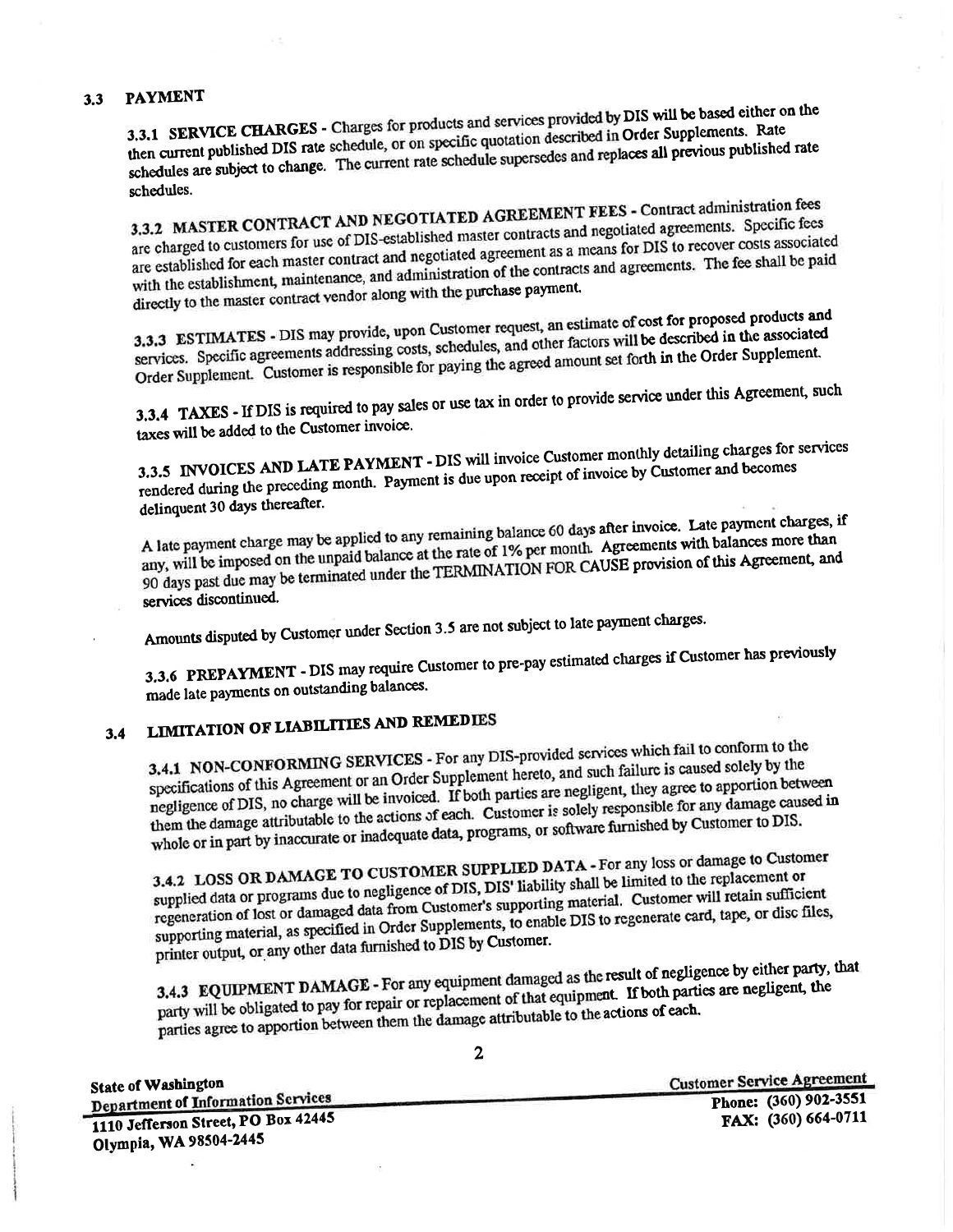3.4.4 SOFTWARE - Computer application programs and other software systems furnished to Customer by DIS at no charge to Customer are furnished on an "as is" basis with no representations or warranties regarding use or results.

3.4.5 DAMAGES - Neither party will seek damages, either direct, consequential, or otherwise against the other in addition to the remedies stated herein.

3.4.6 THIRD PARTY CLAIMS - In the event that either party is found liable for damages to third parties as a result of the performance of services under this Agreement, each party will be financially responsible for the portion of damages attributable to its own acts and responsibilities under this Agreement.

#### **DISPUTES**  $3.5$

3.5.1 NOTICE OF DISPUTE - Customer will promptly notify DIS of disputes regarding invoices, or of services which Customer believes do not conform with the agreed upon terms of this Agreement or an Order Supplement, within 30 days of receipt of invoice or performance of services whichever occurs later. Failure to give written notice within 30 days after receipt of invoice or performance of services constitutes waiver of any objection to services or invoices.

3.5.2 DISPUTE RESOLUTION - Questions of fact arising from this Agreement which cannot be resolved by Customer and DIS will be resolved according to the Information Services Board Customer Dispute Resolution Policy dated May 1990, or as subsequently amended by the Board. The parties agree to proceed diligently with the performance of services requested under any Order Supplement while any dispute is pending.

Neither party will sue the other for claims arising from disputes arising under this Agreement, except that DIS may pursue collection actions if necessary to recover charges for services, and if such action is taken, venue lies in Thurston County Superior Court.

- DISCLOSURE OF CUSTOMER DATA Records, documents, or other property of Customer, in any medium,  $3.6$ furnished by Customer to DIS, will remain the property of Customer unless otherwise agreed. DIS will not disclose or make available this material to any third parties without notice to Customer. DIS will utilize reasonable security procedures and protections to assure that Customer material is not erroneously disclosed to third parties.
- ASSIGNMENT This Agreement may not be assigned by either party to a third party without the prior written  $3.7$ consent of DIS and Customer.
- WAIVER If a breach of a provision of this Agreement is waived for a particular transaction or occurrence,  $3.8$ waiver for a similar breach in a subsequent similar transaction or occurrence may not be implied.
- SEVERABILITY If any term or condition of this Agreement or application thereof is held invalid, such  $3.9$ invalidity shall not affect other terms, conditions, or applications which can be given effect without the invalid term, condition, or application.